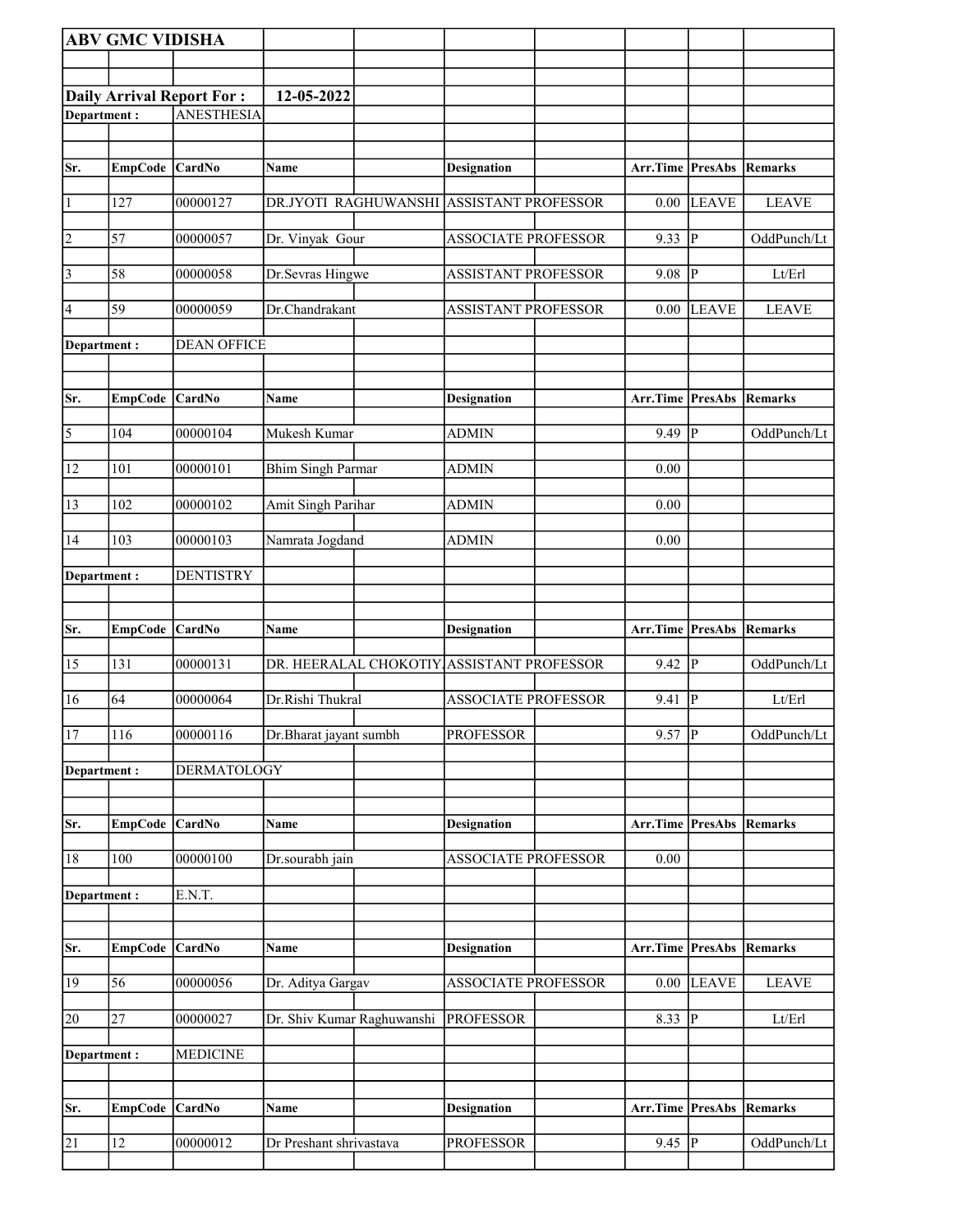| 22                     | $\overline{30}$       | 00000030                 | Dr. Sandeep Aharwar                     | <b>ASSOCIATE PROFESSOR</b>                       | $7.25$ P                 |                         | OddPunch     |
|------------------------|-----------------------|--------------------------|-----------------------------------------|--------------------------------------------------|--------------------------|-------------------------|--------------|
| $\overline{23}$        | 129                   | 00000129                 | Dr. Mahendra pratap Singh               | <b>ASSISTANT PROFESSOR</b>                       | 9.37                     | P                       | Lt/Erl       |
| 24                     | 23                    | 00000023                 | Dr. Arvind Chouhan                      | <b>ASSOCIATE PROFESSOR</b>                       | 0.00                     |                         |              |
| $\overline{25}$        | 50                    | 00000050                 | Dr.vinod Dangi                          | <b>ASSISTANT PROFESSOR</b>                       | 9.45                     | <sup> </sup> P          | Lt/Erl       |
|                        |                       |                          |                                         |                                                  |                          |                         |              |
| Department:            |                       | <b>OBST. &amp; GYNEE</b> |                                         |                                                  |                          |                         |              |
|                        |                       |                          |                                         |                                                  |                          |                         |              |
| Sr.                    | EmpCode CardNo        |                          | Name                                    | <b>Designation</b>                               | Arr.Time PresAbs         |                         | Remarks      |
| 26                     | 96                    | 00000096                 | DR. Sudha Chourasia                     | <b>PROFESSOR</b>                                 | 0.00                     | <b>LEAVE</b>            | <b>LEAVE</b> |
| $\overline{27}$        | 42                    | 00000042                 | Dr. Mridula singh                       | <b>ASSISTANT PROFESSOR</b>                       | 0.00                     | <b>LEAVE</b>            | <b>LEAVE</b> |
| 28                     | 41                    | 00000041                 | Dr.Aarti sharma                         | <b>ASSOCIATE PROFESSOR</b>                       | 9.40                     | P                       | OddPunch/Lt  |
| Department:            |                       | OPHTHALMOLOGY            |                                         |                                                  |                          |                         |              |
|                        |                       |                          |                                         |                                                  |                          |                         |              |
| Sr.                    | EmpCode CardNo        |                          | <b>Name</b>                             | <b>Designation</b>                               | Arr.Time PresAbs Remarks |                         |              |
| 29                     | 121                   | 00000121                 | Dr.Nikhila Yadav                        | <b>ASSISTANT PROFESSOR</b>                       | 9.21                     | $\overline{\mathbb{P}}$ | OddPunch/Lt  |
| $\overline{30}$        | 120                   | 00000120                 | Dr.Shivcharan Lal Chadravansh PROFESSOR |                                                  | 9.47                     | P                       | OddPunch/Lt  |
| 31                     | 46                    | 00000046                 | Dr. Sapna Raghuwanshi                   | <b>ASSOCIATE PROFESSOR</b>                       | 0.00                     | LEAVE                   | <b>LEAVE</b> |
| Department:            |                       | <b>ORTHOPEDICS</b>       |                                         |                                                  |                          |                         |              |
|                        |                       |                          |                                         |                                                  |                          |                         |              |
|                        |                       |                          |                                         |                                                  |                          |                         |              |
|                        |                       |                          | Name                                    |                                                  | Arr.Time                 | <b>PresAbs</b>          | Remarks      |
| Sr.<br>$\overline{32}$ | EmpCode CardNo<br>123 | 00000123                 | Dr. Vipin kumar Mishraa                 | <b>Designation</b><br><b>ASSISTANT PROFESSOR</b> | 9.33                     | P                       | Lt/Erl       |
| $\overline{33}$        | 124                   | 00000124                 | Dr.Sunil Kirar                          | <b>ASSISTANT PROFESSOR</b>                       | 9.45                     | ∣P                      | Lt/Erl       |
| $\overline{34}$        | $\overline{55}$       | 00000055                 | Dr. Sanjay Upadhya                      | <b>ASSOCIATE PROFESSOR</b>                       | 0.00                     | LEAVE                   | <b>LEAVE</b> |
| $\overline{35}$        | 20                    | 00000020                 | Dr. Sanat Singh                         | <b>ASSOCIATE PROFESSOR</b>                       | 9.39                     | IР                      | Lt/Erl       |
| 36                     | 10                    | 00000010                 | Dr Atul varshney                        | <b>PROFESSOR</b>                                 | 0.00                     | <b>LEAVE</b>            | <b>LEAVE</b> |
| Department:            |                       | <b>PEADITRICS</b>        |                                         |                                                  |                          |                         |              |
|                        |                       |                          |                                         |                                                  |                          |                         |              |
| Sr.                    | <b>EmpCode</b>        | CardNo                   | Name                                    | <b>Designation</b>                               | Arr.Time                 | PresAbs                 | Remarks      |
| $\overline{37}$        | 61                    | 00000061                 | Dr.Deepak K. Uikey                      | <b>ASSOCIATE PROFESSOR</b>                       | 0.00                     | <b>LEAVE</b>            | <b>LEAVE</b> |
| 38                     | 19                    | 00000019                 | Dr. D Sharad Gedam                      | <b>ASSOCIATE PROFESSOR</b>                       | 0.00                     | <b>LEAVE</b>            | <b>LEAVE</b> |
| 39                     | 9                     | 00000009                 | Dr Neeti agarawal                       | <b>PROFESSOR</b>                                 | 9.22                     | P                       | OddPunch/Lt  |
| 40                     | 44                    | 00000044                 | Dr. Priya Gogia                         | ASSISTANT PROFESSOR                              | 0.00                     |                         |              |
| 41                     | 60                    | 00000060                 | Dr.Shiv R.k. Dubey                      | ASSISTANT PROFESSOR                              | 0.00                     |                         |              |
|                        |                       |                          |                                         |                                                  |                          |                         |              |
| Department:            |                       | <b>PSYCHIATRY</b>        |                                         |                                                  |                          |                         |              |
| Sr.                    | <b>EmpCode</b>        | CardNo                   | Name                                    | <b>Designation</b>                               | Arr.Time                 | <b>PresAbs</b>          | Remarks      |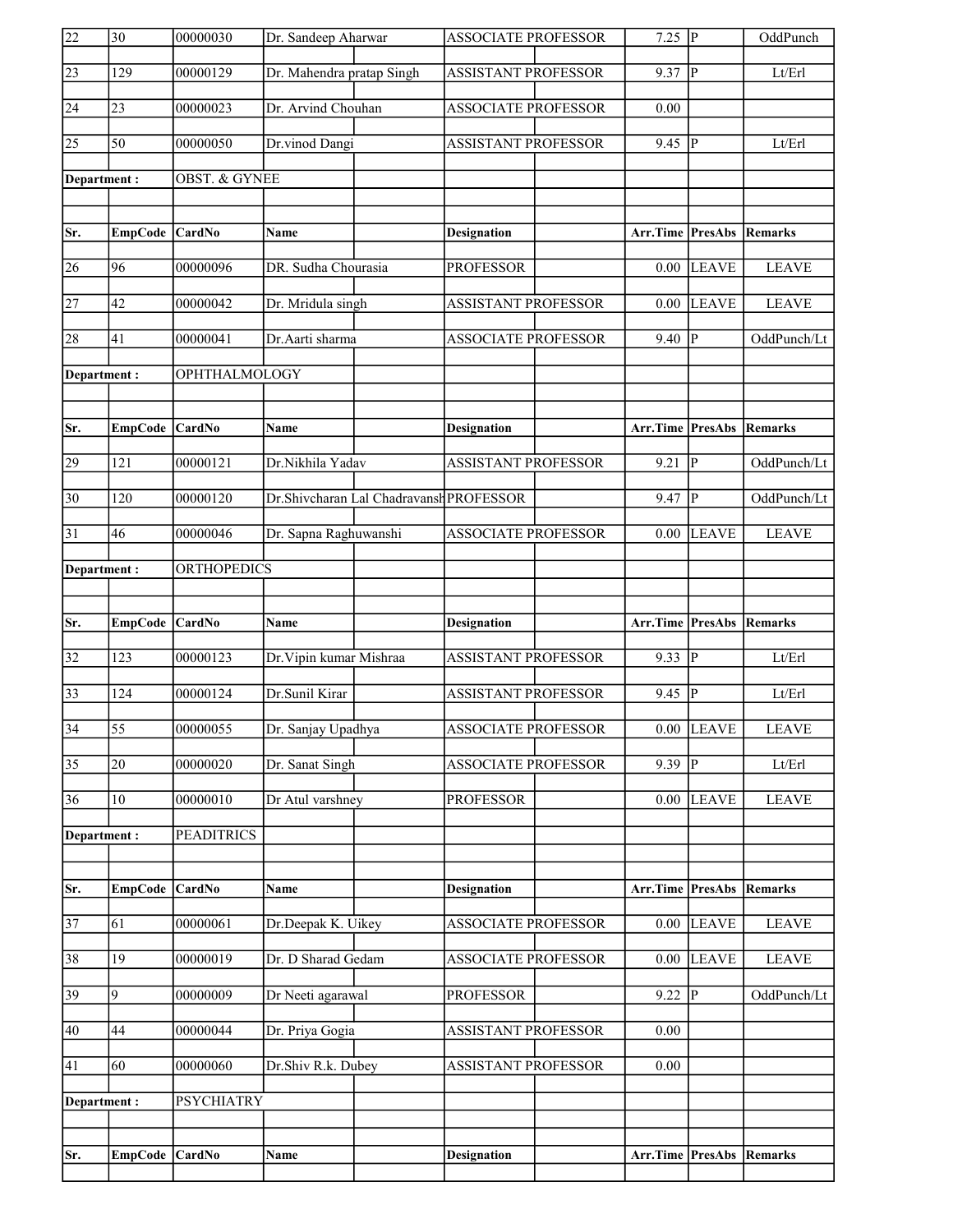| $\overline{42}$ | 65               | 00000065              | Dr Naresh solanki         |  | <b>ASSISTANT PROFESSOR</b> | $9.52 \overline{P}$ |                                 | OddPunch/Lt    |              |
|-----------------|------------------|-----------------------|---------------------------|--|----------------------------|---------------------|---------------------------------|----------------|--------------|
|                 | Department:      | <b>RADIODIAGNOSIS</b> |                           |  |                            |                     |                                 |                |              |
|                 |                  |                       |                           |  |                            |                     |                                 |                |              |
| Sr.             | <b>EmpCode</b>   | <b>CardNo</b>         | Name                      |  | <b>Designation</b>         |                     | Arr.Time                        | PresAbs        | Remarks      |
| 43              | 109              | 00000109              | Dr.Rahil kumar Sharma     |  | <b>ASSISTANT PROFESSOR</b> |                     | 9.40                            | lР             | OddPunch/Lt  |
|                 | Department:      | <b>SURGERY</b>        |                           |  |                            |                     |                                 |                |              |
| Sr.             | <b>EmpCode</b>   | <b>CardNo</b>         | <b>Name</b>               |  | <b>Designation</b>         |                     | <b>Arr.Time PresAbs Remarks</b> |                |              |
| 44              | 67               | 00000067              | Dr. Kamlesh Singh Mourya  |  | <b>ASSISTANT PROFESSOR</b> |                     | 9.30                            | $\overline{P}$ | Lt/Erl       |
| 45              | 66               | 00000066              | Dr. sandeep K. Arihwar    |  | <b>ASSISTANT PROFESSOR</b> |                     | 0.00                            | <b>LEAVE</b>   | <b>LEAVE</b> |
| 46              | 107              | 00000107              | Dr.Ishant kumar Chourasia |  | <b>ASSOCIATE PROFESSOR</b> |                     | 9.35                            | $\overline{P}$ | OddPunch/Lt  |
| $\overline{47}$ | 117              | 00000117              | Dr.Arvind Diwakaer        |  | <b>ASSOCIATE PROFESSOR</b> |                     | 9.43                            | ∣P             | Lt/Erl       |
| 48              | 132              | 00000132              | DR.AKASH JAIN             |  | <b>ASSISTANT PROFESSOR</b> |                     | 0.00                            |                |              |
| 49              | 26               | 00000026              | Dr. Pradeep BalmikI       |  | <b>ASSOCIATE PROFESSOR</b> |                     | 9.49                            | lР             | OddPunch/Lt  |
| 50              | 21               | 00000021              | Dr. Raj Kishor Singh      |  | <b>ASSOCIATE PROFESSOR</b> |                     | 9.43                            | P              | OddPunch/Lt  |
| $\overline{51}$ | 11               | 00000011              | Dr Dharmdas paramhans     |  | <b>PROFESSOR</b>           |                     | 0.00                            | OD             | <b>OD</b>    |
|                 | Department:      | T.B. & CHEST          |                           |  |                            |                     |                                 |                |              |
|                 |                  |                       |                           |  |                            |                     |                                 |                |              |
| Sr.             | <b>EmpCode</b>   | <b>CardNo</b>         | Name                      |  | <b>Designation</b>         |                     | Arr.Time PresAbs                |                | Remarks      |
| $\overline{52}$ | $\overline{122}$ | 00000122              | Dr.Ratan kumar            |  | <b>PROFESSOR</b>           |                     | 9.47                            | $\overline{P}$ | OddPunch/Lt  |
| $\overline{53}$ | 62               | 00000062              | Dr.Ajay Upadhyay          |  | <b>ASSISTANT PROFESSOR</b> |                     |                                 | $0.00$ LEAVE   | <b>LEAVE</b> |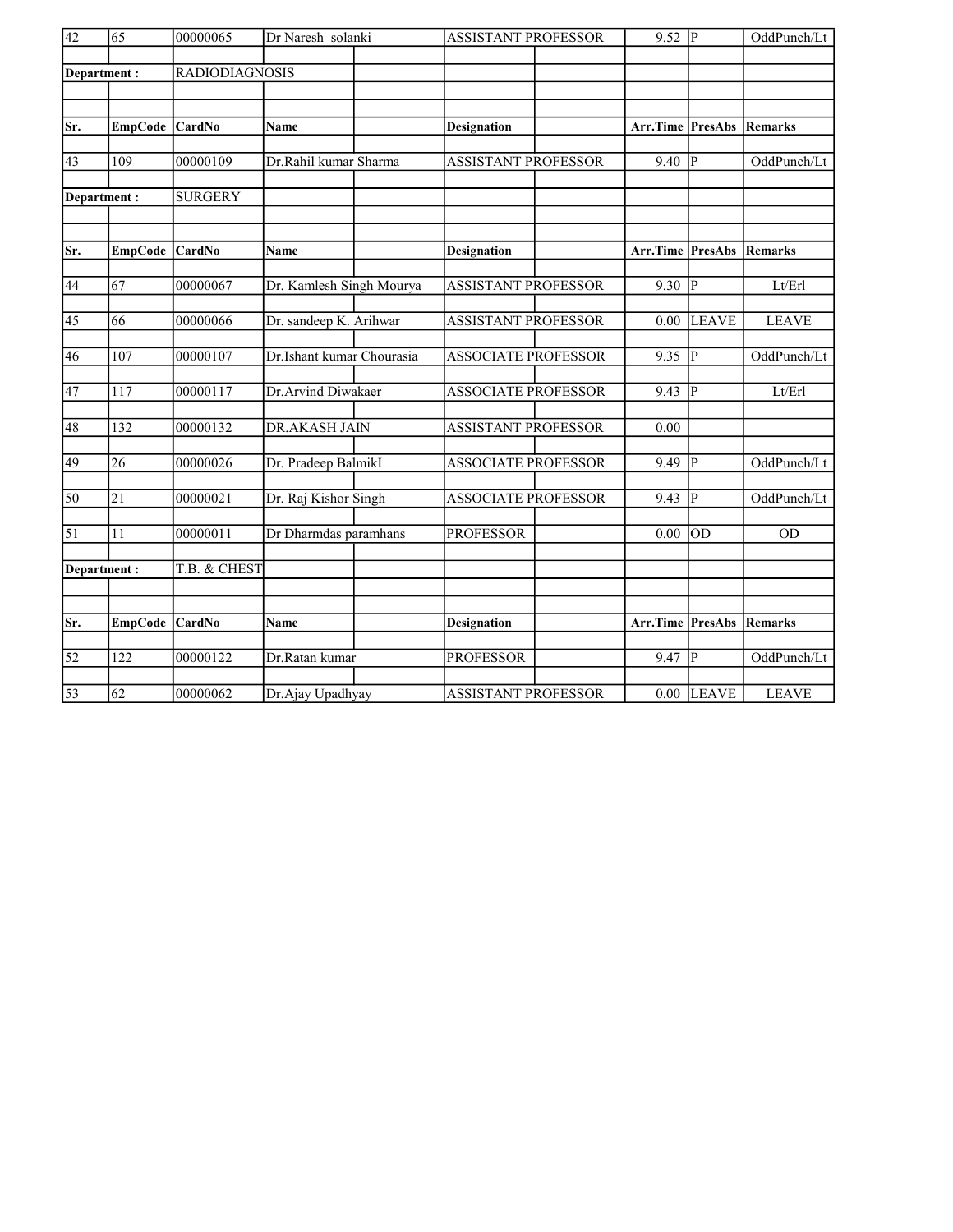| <b>ABV GMC VIDISHA</b> |                 |                           |                            |                            |                  |                |              |
|------------------------|-----------------|---------------------------|----------------------------|----------------------------|------------------|----------------|--------------|
|                        |                 |                           |                            |                            |                  |                |              |
|                        |                 | Daily Arrival Report For: | 12-05-2022                 |                            |                  |                |              |
| Department:            |                 | <b>ANATOMY</b>            |                            |                            |                  |                |              |
|                        |                 |                           |                            |                            |                  |                |              |
| Sr.                    | EmpCode CardNo  |                           | Name                       | <b>Designation</b>         | Arr.Time PresAbs |                | Remarks      |
|                        |                 |                           |                            |                            |                  |                |              |
| 1                      | 76              | 00000076                  | Dr. Sujata Netam           | <b>DEMONSTRATOR</b>        | 9.41             | $\overline{P}$ | OddPunch/Lt  |
| 2                      | 111             | 00000111                  | DR. OM PRAKASH GAUR        | <b>DEMONSTRATOR</b>        | 9.16             | lР             | OddPunch/Lt  |
| $\vert$ 3              | 49              | 00000049                  | Dr. Harsh Kumar Chawre     | <b>ASSISTANT PROFESSOR</b> | 0.00             |                |              |
| 4                      | 1               | 00000001                  | DR. RASHMI DEOPUJARI       | <b>PROFESSOR</b>           | 0.00             | <b>LEAVE</b>   | <b>LEAVE</b> |
| 5                      | 31              | 00000031                  | Dr. Manisha Vijaywargiya   | <b>ASSISTANT PROFESSOR</b> | 9.56             | P              | OddPunch/Lt  |
| 6                      | 14              | 00000014                  | Dr. Naina Wakode           | <b>ASSOCIATE PROFESSOR</b> | 0.00             |                |              |
| 7                      | 75              | 00000075                  | Dr Garima pardhi           | <b>ASSISTANT PROFESSOR</b> | 0.00             |                |              |
| Department:            |                 | <b>BIOCHEMISTRY</b>       |                            |                            |                  |                |              |
|                        |                 |                           |                            |                            |                  |                |              |
|                        |                 |                           |                            |                            |                  |                |              |
| Sr.                    | <b>EmpCode</b>  | <b>CardNo</b>             | Name                       | <b>Designation</b>         | Arr.Time         | PresAbs        | Remarks      |
| $\overline{8}$         | 72              | 00000072                  | Dr. Shubhangi Anand Kale   | <b>DEMONSTRATOR</b>        | 9.57             | P              | OddPunch/Lt  |
|                        |                 |                           |                            |                            |                  |                |              |
| $\overline{9}$         | $ 33\rangle$    | 00000033                  | Dr. Sankalp kumar Tripathi | ASSISTANT PROFESSOR        | 9.41             | ₽              | OddPunch/Lt  |
| 10                     | 77              | 00000077                  | Dr. Poonam Singh           | <b>DEMONSTRATOR</b>        | 9.41             | ∣P             | OddPunch/Lt  |
| 11                     | 16              | 00000016                  | Dr. Vaishali Jain          | <b>PROFESSOR</b>           | 0.00             |                |              |
| 12                     | 81              | 00000081                  | Dr Vandana singh           | <b>DEMONSTRATOR</b>        | 0.00             | <b>LEAVE</b>   | <b>LEAVE</b> |
| $\sqrt{13}$            | 114             | 00000114                  | DR. BHAGWAN SINGH          | <b>DEMONSTRATOR</b>        | $9.30$ P         |                | OddPunch/Lt  |
| Department:            |                 | <b>COMMUNITY MEDICINE</b> |                            |                            |                  |                |              |
|                        |                 |                           |                            |                            |                  |                |              |
|                        |                 |                           |                            |                            |                  |                |              |
| Sr.                    | <b>EmpCode</b>  | CardNo                    | Name                       | <b>Designation</b>         | Arr.Time PresAbs |                | Remarks      |
| 14                     | 40              | 00000040                  | Dr.Indu Jotsna Ekka        | ASSISTANT PROFESSOR        | 0.00             | <b>LEAVE</b>   | <b>LEAVE</b> |
| 15                     | 18              | 00000018                  | Dr. Vishal Jamra           | <b>ASSOCIATE PROFESSOR</b> | 9.35             | $ {\bf p} $    | OddPunch/Lt  |
| 16                     | $\overline{52}$ | 00000052                  | Dr. Yogesh Shukla          | <b>ASSISTANT PROFESSOR</b> | 9.43             | P              | OddPunch/Lt  |
| 17                     | 119             | 00000119                  | Dr.Shailendra Meena        | ASSISTANT PROFESSOR        | 9.57             | P              | OddPunch/Lt  |
| 18                     | 118             | 00000118                  | Shobhana yadav             | DEMONSTRATOR               | 9.35             | $ {\bf P} $    | OddPunch/Lt  |
| 19                     | 36              | 00000036                  | Dr.Neeraj Khare            | <b>ASSISTANT PROFESSOR</b> | 10.48            | $ {\bf p} $    | OddPunch/Lt  |
| 20                     | $\overline{37}$ | 00000037                  | Dr.Akansha jain            | <b>ASSISTANT PROFESSOR</b> | 0.00             | <b>LEAVE</b>   | <b>LEAVE</b> |
| $\overline{21}$        | 113             | 00000113                  | DR. ANIRUDH                | <b>DEMONSTRATOR</b>        | 0.00             |                |              |
| 22                     | 24              | 00000024                  | Dr. Richa Nigam            | <b>ASSOCIATE PROFESSOR</b> | 9.54             | P              | OddPunch/Lt  |
| 23                     | 7               | 00000007                  | Dr Sanjay agarawal         | <b>PROFESSOR</b>           | 9.56 $ P $       |                | OddPunch/Lt  |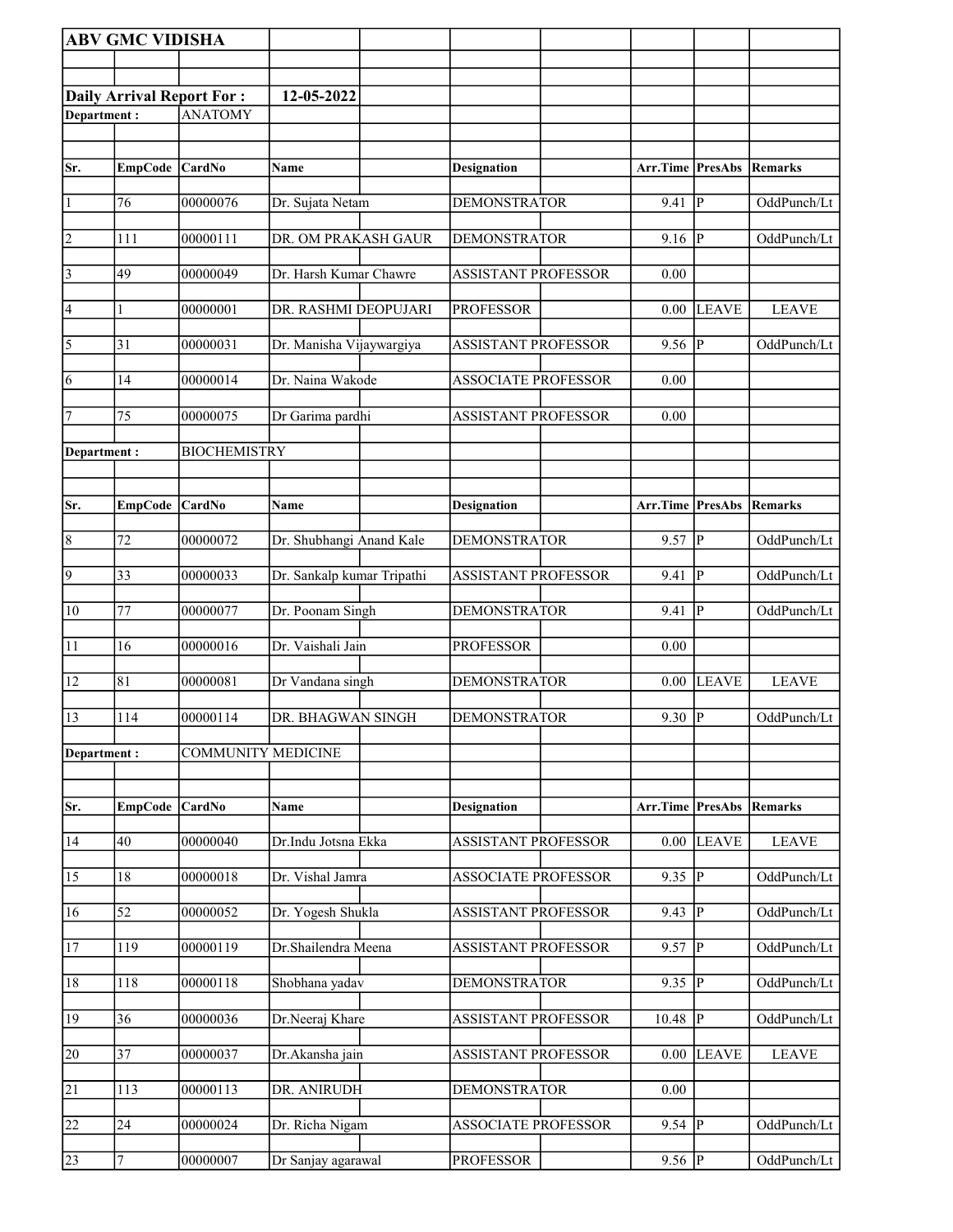| $\overline{24}$ | 82              | 00000082          | Dr. Ashish Upaddhyay        | <b>DEMONSTRATOR</b>        | 8.35                            | lР                      | OddPunch/Lt    |
|-----------------|-----------------|-------------------|-----------------------------|----------------------------|---------------------------------|-------------------------|----------------|
| 25              | 80              | 00000080          | Dr.Nandini shukla           | <b>DEMONSTRATOR</b>        | 9.52                            | P                       | OddPunch/Lt    |
| Department:     |                 | <b>DEAN</b>       |                             |                            |                                 |                         |                |
|                 |                 |                   |                             |                            |                                 |                         |                |
| Sr.             | EmpCode CardNo  |                   | Name                        | <b>Designation</b>         | <b>Arr.Time PresAbs</b>         |                         | Remarks        |
| 26              | 97              | 00000097          | DR. Sunil Nandeshwar        | <b>DEAN</b>                | 0.00                            | lod                     | <b>OD</b>      |
| Department:     |                 | FORANSIC MEDICINE |                             |                            |                                 |                         |                |
|                 |                 |                   |                             |                            |                                 |                         |                |
| Sr.             | EmpCode CardNo  |                   | Name                        | <b>Designation</b>         | <b>Arr.Time PresAbs Remarks</b> |                         |                |
| 27              | 35              | 00000035          | Dr. Narendra singh patel    | <b>ASSOCIATE PROFESSOR</b> | 0.00                            | LEAVE                   | <b>LEAVE</b>   |
| 28              | 112             | 00000112          | DR. POOJA TIWARI            | <b>DEMONSTRATOR</b>        | 0.00                            |                         |                |
| 29              | 54              | 00000054          | Dr.Manish Nigam             | <b>PROFESSOR</b>           | 9.54                            | lР                      | OddPunch/Lt    |
| 30              | 85              | 00000085          | Dr. Sharad Dohare           | <b>DEMONSTRATOR</b>        | 0.00                            | LEAVE                   | <b>LEAVE</b>   |
| 31              | 126             | 00000126          | Dr. Vivek kumar Chouksey    | <b>ASSISTANT PROFESSOR</b> | 8.39                            | P                       | OddPunch/Lt    |
| Department :    |                 | MICROBIOLOGY      |                             |                            |                                 |                         |                |
|                 |                 |                   |                             |                            |                                 |                         |                |
| Sr.             | EmpCode CardNo  |                   | Name                        | <b>Designation</b>         | Arr.Time PresAbs                |                         | Remarks        |
| 32              | 88              | 00000088          | Dr. Sanjay Singh            | ASSISTANT PROFESSOR        | 9.41                            | p                       | OddPunch/Lt    |
| $\overline{33}$ | 4               | 00000004          | Dr Avinash laghave          | <b>PROFESSOR</b>           | 9.50                            | P                       | OddPunch/Lt    |
| 34              | 125             | 00000125          | DR.Himanshi Bansal          | <b>ASSISTANT PROFESSOR</b> | 0.00                            | LEAVE                   | <b>LEAVE</b>   |
| 35              | 79              | 00000079          | Dr.Prashant kumar bhakoriya | <b>DEMONSTRATOR</b>        | 0.00                            | <b>LEAVE</b>            | <b>LEAVE</b>   |
| $\overline{36}$ | 106             | 00000106          | Dr.Aarti Jain               | <b>ASSOCIATE PROFESSOR</b> | 9.53                            | $\overline{\mathbb{P}}$ | OddPunch/Lt    |
| 37              | 110             | 00000110          | DR, RAGINI DANGI            | <b>DEMONSTRATOR</b>        | 9.51                            | P                       | OddPunch/Lt    |
| Department:     |                 | PATHOLOGY         |                             |                            |                                 |                         |                |
|                 |                 |                   |                             |                            |                                 |                         |                |
| Sr.             | <b>EmpCode</b>  | CardNo            | Name                        | <b>Designation</b>         | Arr.Time                        | PresAbs                 | <b>Remarks</b> |
| 38              | 128             | 00000128          | DR.PREETI MANDLOI           | <b>ASSISTANT PROFESSOR</b> | 0.00                            | <b>LEAVE</b>            | <b>LEAVE</b>   |
| 39              | 83              | 00000083          | Dr.Fuzail Ahmad             | <b>DEMONSTRATOR</b>        | 0.00                            |                         |                |
| 40              | 84              | 00000084          | Dr. Sunil Nagar             | <b>DEMONSTRATOR</b>        | 0.00                            | <b>LEAVE</b>            | <b>LEAVE</b>   |
| 41              | $78\,$          | 00000078          | Dr. Rajnikant ahirwar       | <b>DEMONSTRATOR</b>        | 9.50                            | P                       | OddPunch/Lt    |
| 42              | $17\,$          | 00000017          | Dr. Tina Rai                | <b>ASSOCIATE PROFESSOR</b> | 0.00                            | <b>LEAVE</b>            | <b>LEAVE</b>   |
| 43              | 48              | 00000048          | Dr.Pratibha Meena           | <b>ASSISTANT PROFESSOR</b> | 0.00                            | LEAVE                   | <b>LEAVE</b>   |
| 44              | 6               | 00000006          | Dr Gopal krishna sawke      | <b>PROFESSOR</b>           | 9.51                            | $\overline{P}$          | OddPunch/Lt    |
| $ 45\rangle$    | $\overline{51}$ | 00000051          | Dr. Lal Pranay singh        | <b>ASSISTANT PROFESSOR</b> | $9.50$ P                        |                         | OddPunch/Lt    |
|                 |                 |                   |                             |                            |                                 |                         |                |